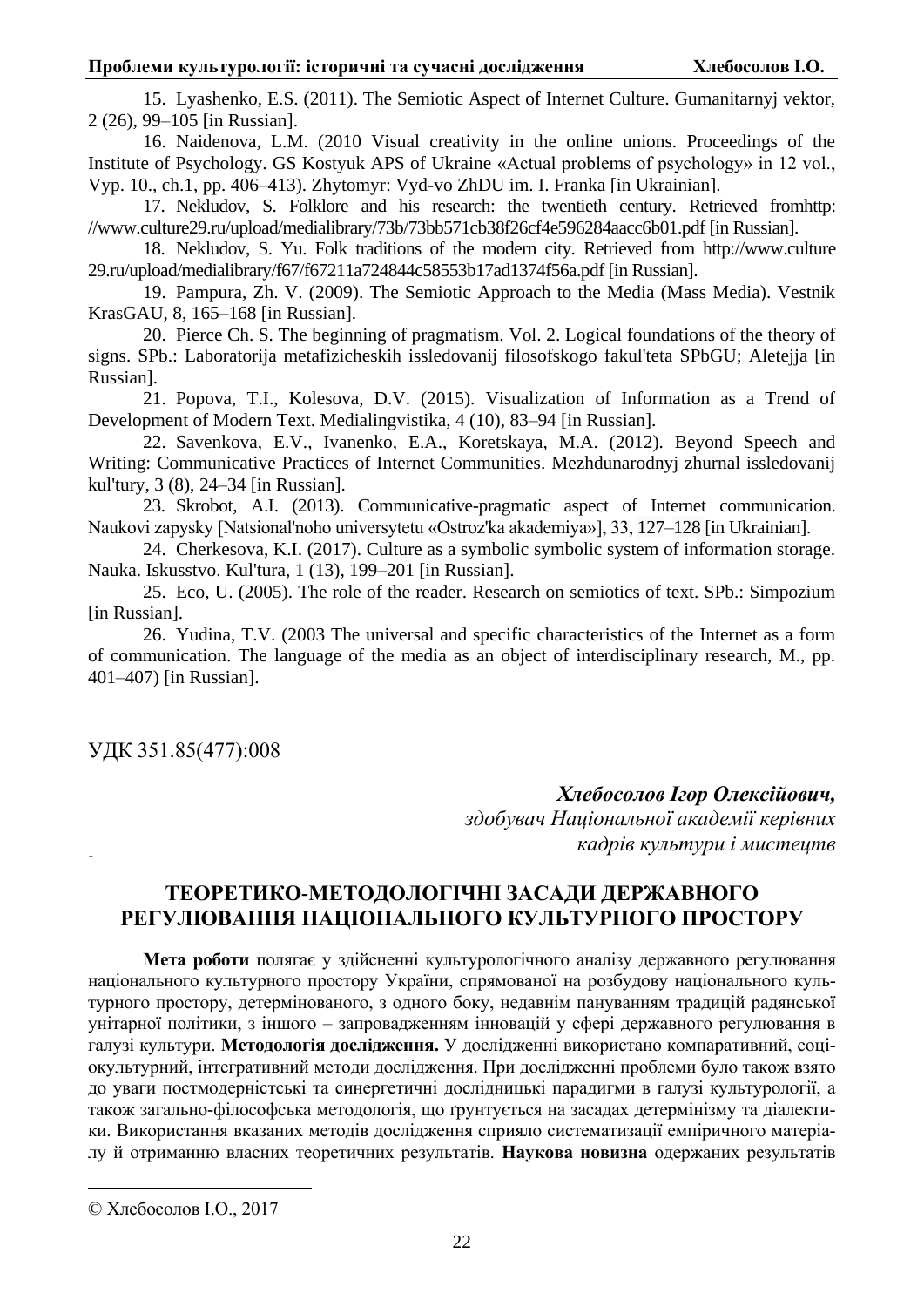обумовлена вибором теми дослідження, яка в українському культурологічному науковому вимірі не набула системного висвітлення. Обтрунтовано ідею, що культурний простір – це не тільки сфера, в якій реалізується культурна ліяльність і задовольняються культурні потреби громадян. Концептуалізація поняття «національний культурний простір» дає змогу дійти висновку, що культурний простір – це певна концентрація смислів (ціннісно-змістовних, часових, просторово-географічних) та вміщує у себе тип культури, що становить ментальність такого простору, його духовний вміст. Висновки. Теоретичне обґрунтування теми дослідження дає змогу зробити висновок, що у контексті світової культури національний культурний простір, незважаючи на складний і суперечливий характер історичного розвитку, виступає як цілісний феномен у неподільній єдності.

Ключові слова: культура, державне регулювання, культурний простір, Україна.

**Хлебосолов Игорь Алексеевич**, соискатель Национальной академии руководящих кад $po$ в культуры и искусств

### **Teopeтико-методологические основы государственного регулирование национа-ЛЬНОГО КУЛЬТУРНОГО ПРОСТРАНСТВА**

**Цель работы** заключается в осуществлении культурологического анализа государственного регулирования национального культурного пространства Украины, направленного на развитие национального культурного пространства, детерминированного, с одной стороны, недавним господством традиций советской унитарного политики, с другой - внедрением инноваций в сфере государственного регулирования в области культуры. Методы исследования. В исследовании использованы компаративный, социокультурный, интегративный методы исследования. При исследовании проблемы было также принято во внимание постмодернистские и синергетические исследовательские парадигмы в области культурологии, а также общестроительные философская методология, основанная на принципах детерминизма и диалектики. Использование указанных методов исследования способствовало систематизации эмпирического материала и получению собственных теоретических результатов. Научная новизна исследования обусловлена выбором темы исследования, которая в украинском культурологическом научном измерении не получила системного освещения. Обоснованно идею, что культурное пространство – это не только сфера, в которой реализуется культурная деятельность и удовлетворяются культурные потребности граждан. Концептуализация понятия «национальный культурное пространство» позволяет сделать вывод, что культурное пространство представляет собой определенную концентрацию смыслов (ценностно-смысловых, временных, пространственно-географических) и вмещает в себя тип культуры, составляет ментальность такого пространства, его духовное содержание. Выводы. Теоретическое обоснование темы исследования позволяет сделать вывод, что в контексте мировой культуры национальное культурное пространство, несмотря на сложный и противоречивый характер исторического развития, выступает как целостный феномен в неделимом единстве.

Ключевые слова: культура, государственное регулирование, культурное пространство, Украина.

# *Hlebosolov Igor, PhD-candidate of National Academy of Managerial Staff of Culture and Arts*

# **Historiographical review of theoretical and methodological principles of state regulation of national cultural space**

**Purpose of Article.** The purpose of the research is to implement cultural analysis of theoretical and methodological foundations of the modern state cultural policy of Ukraine, which is aimed at building a national cultural space. On the one hand, it is determined by the recent domination of the traditions of the Soviet unitary policy on the other – by the introduction of innovations in the field of state regulation in the field of culture**. Methodology.** The author used comparative, sociocultural, integrative methods. In the study of the problem, it was also taken into account postmodern paradigm and synergistic research in the field of culture, general philosophical methodology, based on the principles of determinism and dialectics. Using these research methods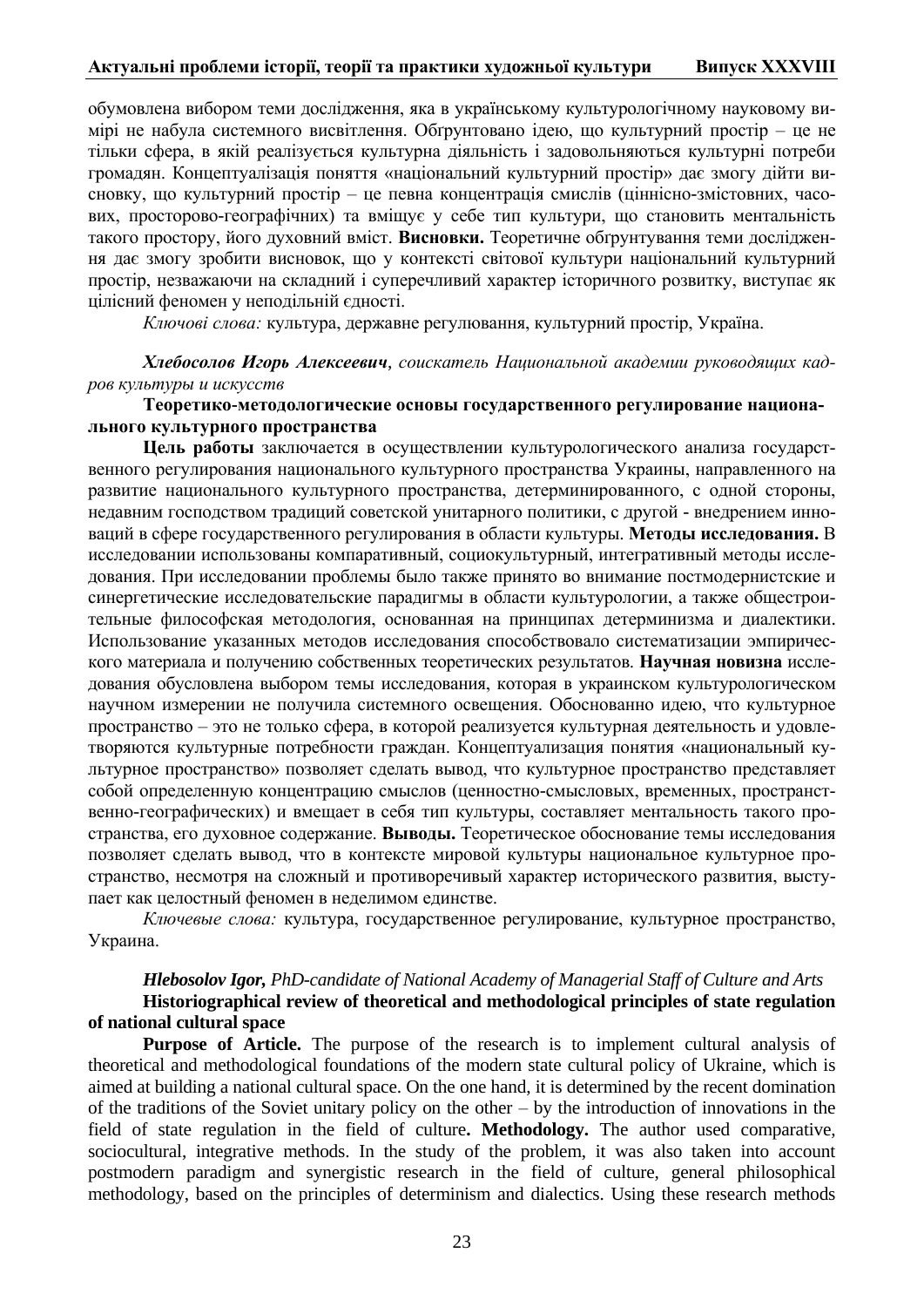#### Проблеми культурології: історичні та сучасні дослідження Хлебосолов I.О.

helped the author to systematize empirical and theoretical results. **Scientific Novelty.** The scientific novelty of the results is the conceptualization the term «national cultural space». The cultural space is a certain concentration of meaning (value-content, temporal, spatial and geographical) and contains in itself the type of culture that is the mentality of the space, its spiritual content. The cultural space is not only an area where cultural activities implement and meet the cultural needs of citizens. **Conclusions.** Analysed theoretical basis of the research topic, we have concluded that in the context of world culture, national cultural space acts as a holistic phenomenon in an indivisible unite, despite the complex and contradictory nature of historical development.

*Keywords*: culture, government regulation, cultural space, Ukraine.

Актуальність теми дослідження зумовлена все зростаючою складністю та різноманітністю динаміки розвитку сучасного національного культурного простору, поліваріантністю культурних процесів, що відбуваються у регіонах України, обумовлених, з одного боку, історичними традиціями, з іншого – непростими нинішніми соціально-політичними умовами, а також ускладненнями у сфері міжнаціонального спілкування.

Постмодернізм розширив погляд на сам процес соціокультурного розвитку, коли культурна політика виходить за рамки духовного виробництва та сприймається як процес створення духовних і матеріальних цінностей суспільства або розвиток сукупності мистецтв і художньої творчості. Акцент робиться на здатності культури конструктивно змінювати світ і впливати на національну самоідентифікацію. Культурна політика все більше набуває рис дефініції політологічної, адже будь-яка участь у ній пов'язана з дилемою взаємодії влади й індивіда, тому її розв'язання переорієнтовує наше мислення на культурологічний вимір.

Сутність культурної політики як динамічного процесу, що віддзеркалює нерозривний ланцюг культурного, соціального та політичного розвитку суспільства, обумовлена зворотними зв'язками. Відносна самостійність культурної політики й її нерозривний зв'язок з іншими сферами суспільного життя дає змогу дійти висновку, що саме зміни у характері її реалізації приведе до оновлення та перетворення всієї системи суспільних стосунків. У вимірі соціуму, історично й у сучасних умовах, власне природа культури (не політики, не економіки) з її багатозначністю та багаторівневістю змісту, смислового наповнення та діапазоном поширення робить її складовою всіх напрямів діяльності держави (політичної, соціально-економічної, міжнародної і т. ін.). Культурна політика – це багатогранна діяльність. що зумовлює вимогу єдності норм і принципів функціонування будь-якого суб'єкта у цій області, передусім держави. Саме діяльнісний підхід до культурної політики відкриває перспективи її системного і концептуального розгляду. Це обумовлено, з одного боку, тим, що культурна діяльність вміщує безліч взаємопов'язаних компонентів (суб'єкт, об'єкт, засоби, процес, умови, результат, середовище, система тощо), з іншого – тим, що кожний історичний період у розвитку культурної діяльності генерує відповідні культурні стосунки та культурні інститути. Така багатоплановість культурної політики визначає не тільки пріоритети в управлінні культурною сферою, а також – перспективи багатовимірної та поліваріантної дії, спрямованої на її розвиток та удосконалення.

Актуальність роботи детермінована необхідністю всебічного аналізу змісту та спрямування концептуальних напрямів державної стратегії у сфері культу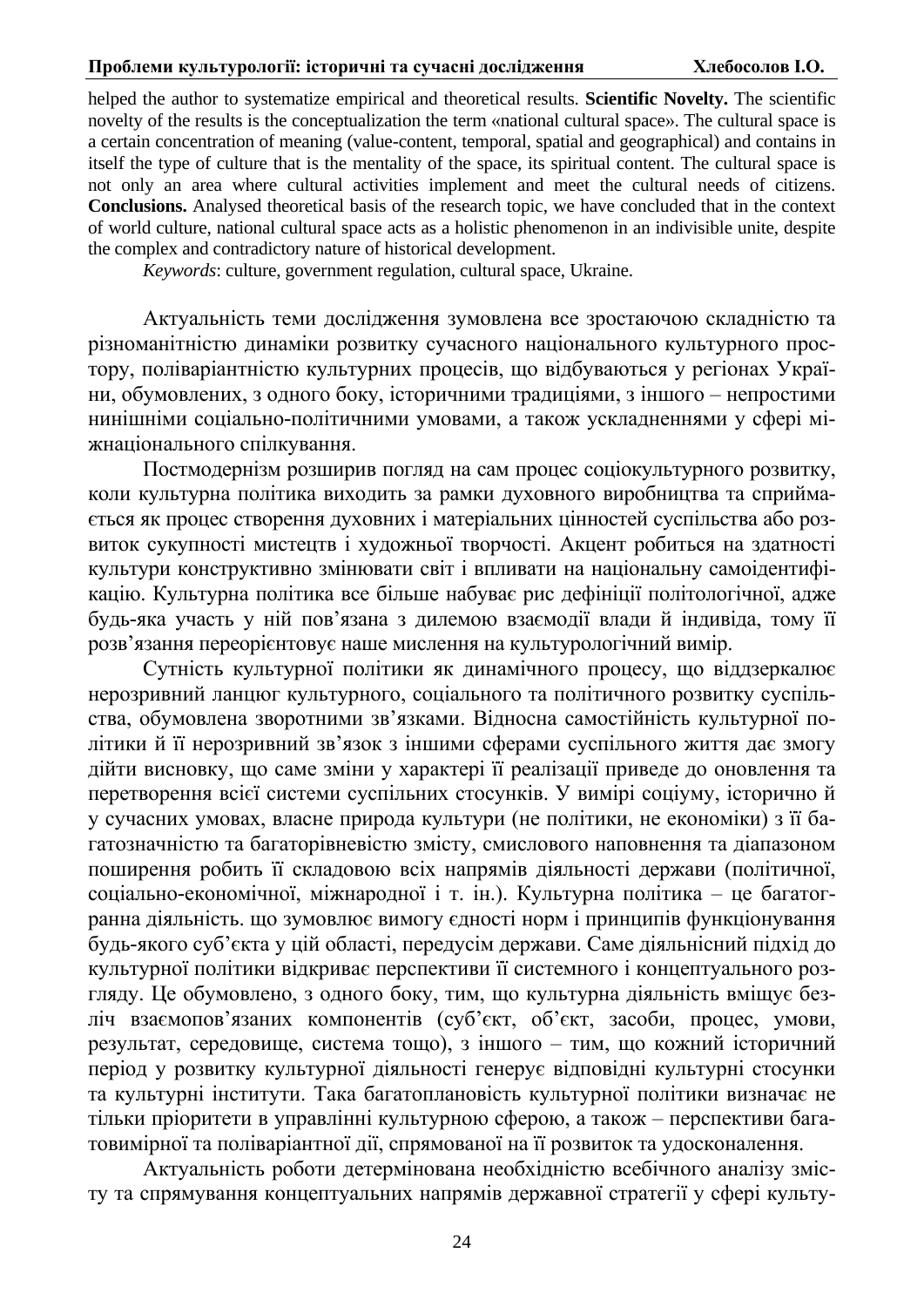ри на всіх етапах історичного розвитку, що створює підґрунтя для нового розуиння культури як орієнтиру для формування різноманітних аспектів нової моделі вітчизняного культурного простору та його ресурсного потенціалу. Методологія поліконцептуальності відкриває нові ракурси та створює додаткові можливості для розуміння феномену національного культурного простору, які допоможуть розкрити його зовнішні та внутрішньо-природні, іманентні властивості, визначити пріоритети, пов'язані з переходом до нової суспільно-державній моделі управління соціокультурними процесами. Адже у сучасних умовах реалізація культурної політики та її роль у формуванні глобального вітчизняного культурного простору означає зміну імперативів: замість колишнього командноадміністративного «управління» культурно-мистецькою сферою, забарвлених ідеологічними канонами, відбувається переорієнтації на «регулювання» її розвитку, наголос робиться на атрибутивні властивості культури, що допомагає розширити діапазон дослідницької думки, досягнути глибшого та багатостороннього усвідомлення її можливостей і резервів.

Об'єктивним чинником, що зумовив збільшення уваги до теоретичної розробки принципово інших підходів до концептуальних засад культурної політики стосовно оптимального формування нової моделі національного культурного простору, стала і нова парадигма цивілізаційної еволюції людства у постмодерну добу, необхідність утвердження глобального, планетарного світогляду, що сприятиме об'єднанню зусиль і налагодженню діалогу культур народів як найдієвішого пошуку оптимальних рішень загальнолюдських проблем. Це, зрозуміло, потребує пошуку і розробки відповідних методологічних підходів, уведення до наукового обігу нового наукового апарату, нового розуміння соціокультурного поступу всесвітньої історії. Проте ця проблема часто залишається поза увагою науковців.

Аналіз досліджень та публікацій. Теоретична база дослідження базується на наукових джерелах, які поділяються на три групи. До першої належать наукові праці зарубіжних вчених, у яких висвітлений феномен постмодерного мислення та його етико-естетичні та загальнокультурні норми.

До другої групи відносимо дослідження соціокультурного розвитку в різні історичні епохи, що здійснювалося в зарубіжній культурології. Значний внесок у дослідження еволюційної динаміки впливу чинника культури на державу та соціум здійснили й українські науковці.

Третю велику групу наукових розробок становлять теоретико-методологічні праці щодо визначення окремих аспектів державного регулювання сфери культури у сучасних умовах як українських, так і зарубіжних учених.

Мета дослідження полягає в здійсненні культурологічного аналізу державного регулювання національного культурного простору України, спрямованої на розбудову національного культурного простору, детермінованого, з одного боку, недавнім пануванням традицій радянської унітарної політики, з іншого - запровадженням інновацій у сфері державного регулювання в галузі культури.

Виклад основного матеріалу. Теоретичні засади державного регулювання національного культурного простору досліджувала низка вчених. Вирізняється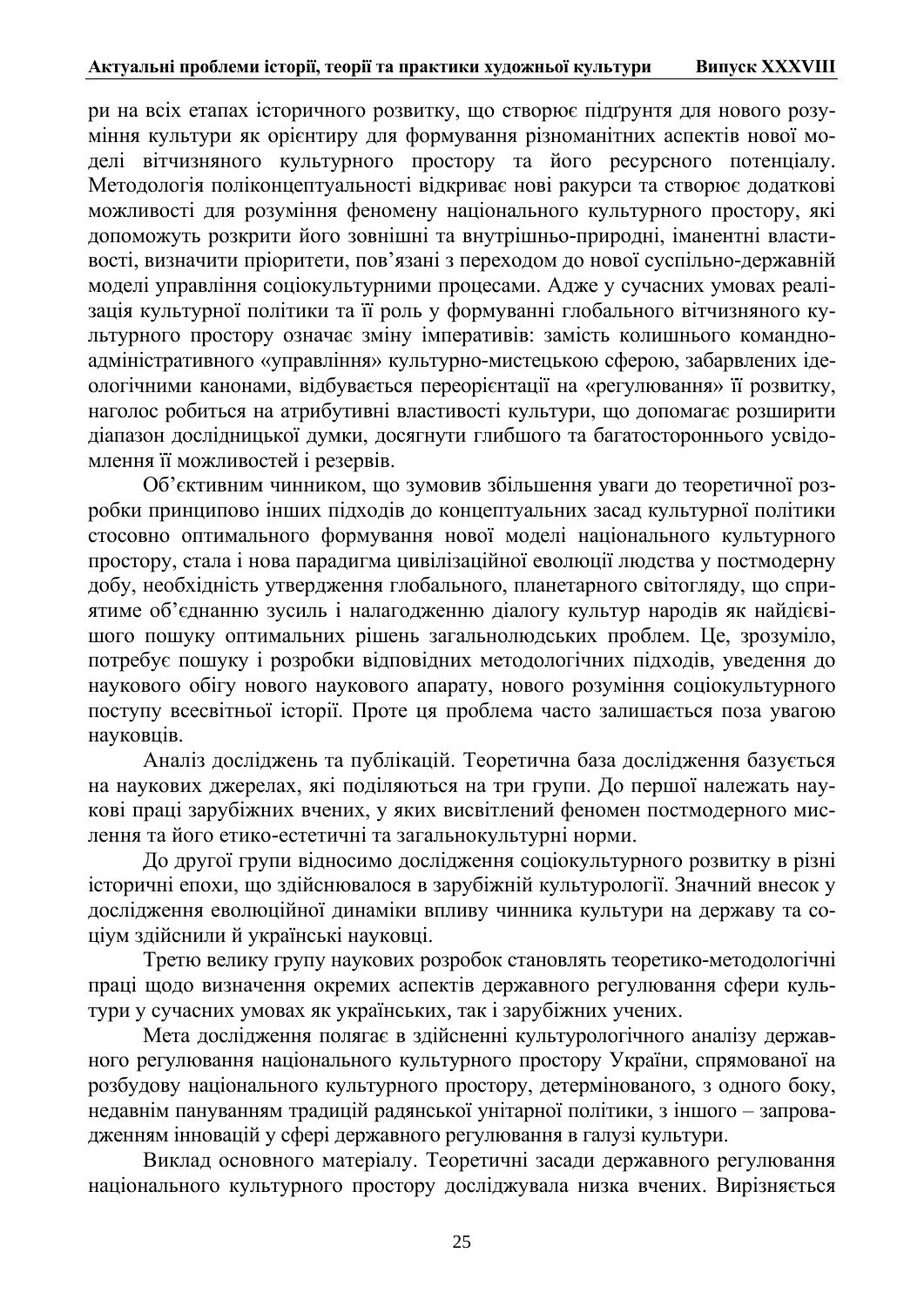творчий доробок Л. Троєльнікової, об'єктом дослідження якої став культурноосвітній простір України у всьому розмаїтті факторів його ґенези та складових на засадах широкого міждисциплінарного культурологічного дискурсу. Автор вперше у культурології та мистецтвознавстві аргументує та вводить до наукового обігу поняття «художньо-освітній простір» як невід'ємний чинник існування нації, простежує його ґенезу від витоків до сучасності у контексті розмаїття національного та світового досвіду [17].

Сучасні підходи до еволюційного процесу розвитку культури, закономірностей та особливостей історико-культурної динаміки людства, осмислення процесів цивілізаційних трансформацій знаходимо у монографії Ю. Богуцького «Самоорганізація культури: онтологія, динаміка, перспективи» (2008) [3].

Вагомим є творчий доробок В. Шейка. У його фундаментальних роботах «Культура. Цивілізація. Глобалізація (кінець XIX – початок XXI ст.)» (2001), «Формування основ культурології в добу цивілізаційної глобалізації (друга половина XIX – початок XXI ст.)» (2005), «Самоорганізація культури: онтологія, динаміка, перспективи» (2008), «Культура та цивілізація в історико-культурній думці України в добу глобалізації» (2009) [23] та ін. проведено теоретикометодологічне узагальнення та запропоновано нове вирішення історикокультурологічних проблем цивілізаційної еволюції у добу глобалізму.

Монографія О. Берегової «Культура та комунікація: дискурси культуротворення в Україні в XXI столітті» (2009) [2] висвітлює сучасні соціокультурні процеси в Україні у нових реаліях XXI ст. Автором розроблено нову методологію дослідження культури шляхом імплементації світового досвіду управління процесом комунікації в соціокультурній системі «влада – громадськість» та актуалізації багатовікових вітчизняних риторико-гомілетичних традицій.

Безперечною знахідкою виявились матеріли багатотомного фундаментального видання вчених Національної академії наук України «Історія української культури» (у 5 томах, 9 книгах; 1998–2012) [9]. Книги стали системним виданням високого рівня деталізації дослідження багатовікової історії української культури, її іманентних основ, власного обличчя та зв'язків з іншими культурами. Серед близько двохсот науковців-авторів - весь перший ряд вітчизняної гуманітаристики: Михайло Брайчевський, Микола Жулинський, Сергій Кримський, Мирослав Попович, Дмитро Горбачов, Станіслав Кульчицький, Наталія Яковенко. Лмитро Степовик та ін.

Відзначається значна увага та зростання інтересу вчених до актуальних проблем державного управління розвитком культурної сфери. Серед наукових розробок теоретико-методологічних засад і окремих аспектів державної культурної політики безпосередній інтерес становить комплексний підхід до теоретичнометодологічного осмислення нинішнього стану реалізації державної культурної політики в Україні, який притаманний дослідженням: О. Гриценка «Культура і влада. Теорія і практика культурної політики в сучасному світі» (2000) [4], В. Карлової «Державна політика в сфері культури: сутність та особливості реалізації в сучасних умовах» (2003) [10], О. Копієвської «Культурна функція держави в контексті національного державотворення» (2010) [13], А. Філіної «Державна культурна політика» (2008) [21] та ін., в яких зроблено спробу визначити роль, ос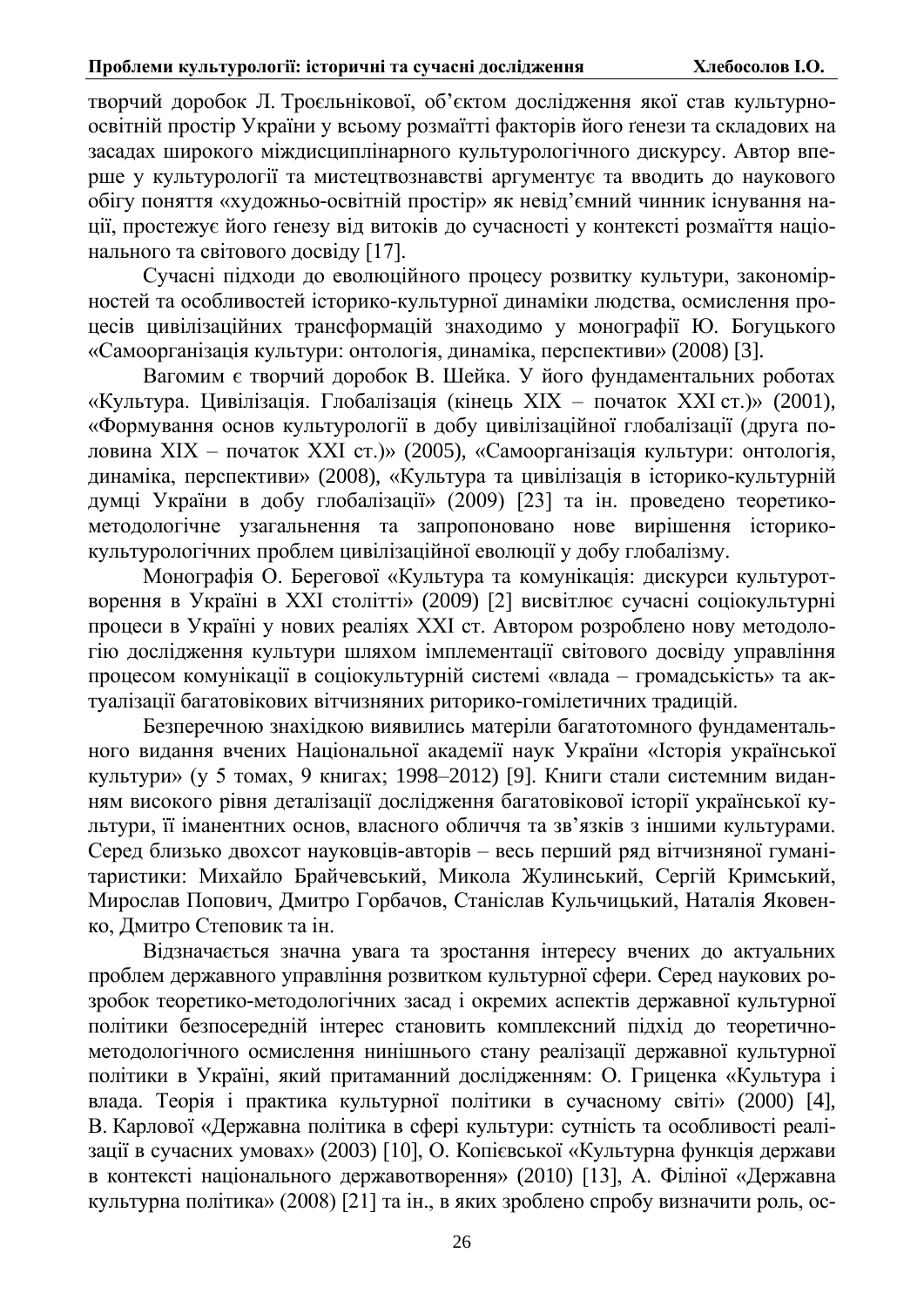новні напрями та нормативно-правову базу сучасної вітчизняної державної культурної політики у контексті євроінтеграційних викликів XX століття.

У монографіях В. Чернеця «Україна: динаміка культуротворчих процесів» (2002), «Держава і культура: Онтологія теоретичного й історичного виміру» (2015) [22] з новітніх науково-концептуальних позицій відображені ключові питання взаємодії двох сфер – держави і культури у контексті теоретичного й історичного виміру. Представлений принципово новий погляд на роль і місце культури, за допомогою якої формується активний, творчий інтелект і висока духовність особистості, інтелектуальний потенціал всієї нації, готовність суспільства до виходу на нові рівні цивілізації.

Окремі тенденції трансформацій у культурній політиці держави презентовано в роботі С. Кіндзерського «Державне управління в гуманітарній сфері регіону України: стан та тенденції розвитку» (2006) [12]. Автор, зокрема, доводить необхідність вироблення системного підходу до управління в гуманітарній сфері регіону України та визначення конкретних шляхів удосконалення державного управління в даній сфері шляхом докорінної трансформації як на центральному, так і на регіональному рівні державного управління.

Особливу зацікавленість викликають наукові розвідки О. Батіщевої [1], присвячені теоретико-методологічним та практичним засадам державного vправління розвитком національної культури в умовах інтенсифікації світових інтеграційних процесів. У такому ракурсі значна увага приділена важливим аспектам міжнародної співпраці у справі захисту культурного розмаїття, торгівлі культурними товарами та послугами, які суттєво позначаються на формуванні та реалізації державної культурної політики.

Автор дійшла висновку щодо необхідності переосмислення державою традиційного поняття національної культури як об'єкта державного управління з врахуванням чинників глобалізації. Вивчення позитивних і негативних аспектів політики культурного протекціонізму дозволило автору зробити акцент на пріоритеті державної підтримки тих сфер культурної діяльності, які є центральними у формуванні національно-культурної ідентичності і на яких найбільше позначається уніфікаційний вплив культурної глобалізації (культурні індустрії, ЗМІ, освіта та ін.).

Неординарний підхід до осмислення специфіки взаємозумовленості феноменів влади та культури відчувається у науковому доробку Р. Зимовця [7], який доводить, що методологічно коректна постановка даного питання вимагає, з одного боку, переосмислення класичної теорії влади (розуміння влади як атрибуту цілераціональної дії або функції держави) під кутом зору феноменологічної антології людського буття, з іншого – застосування феноменологічного аналізу культури як царини повсякденного буття, життєвого світу. Це дає можливість виявити конститутивне значення культури щодо владних відносин на мікро- так макрорівнях і конститутивність влади щодо певних форм культури (символічний універсум, культурний рессентимент).

Регіональний вимір державної культурний політики в Україні найзмістовніше презентований у науковому доробку Н. Фесенко [20], де сформульовано основні суперечності існуючої системи державного управління культурою й об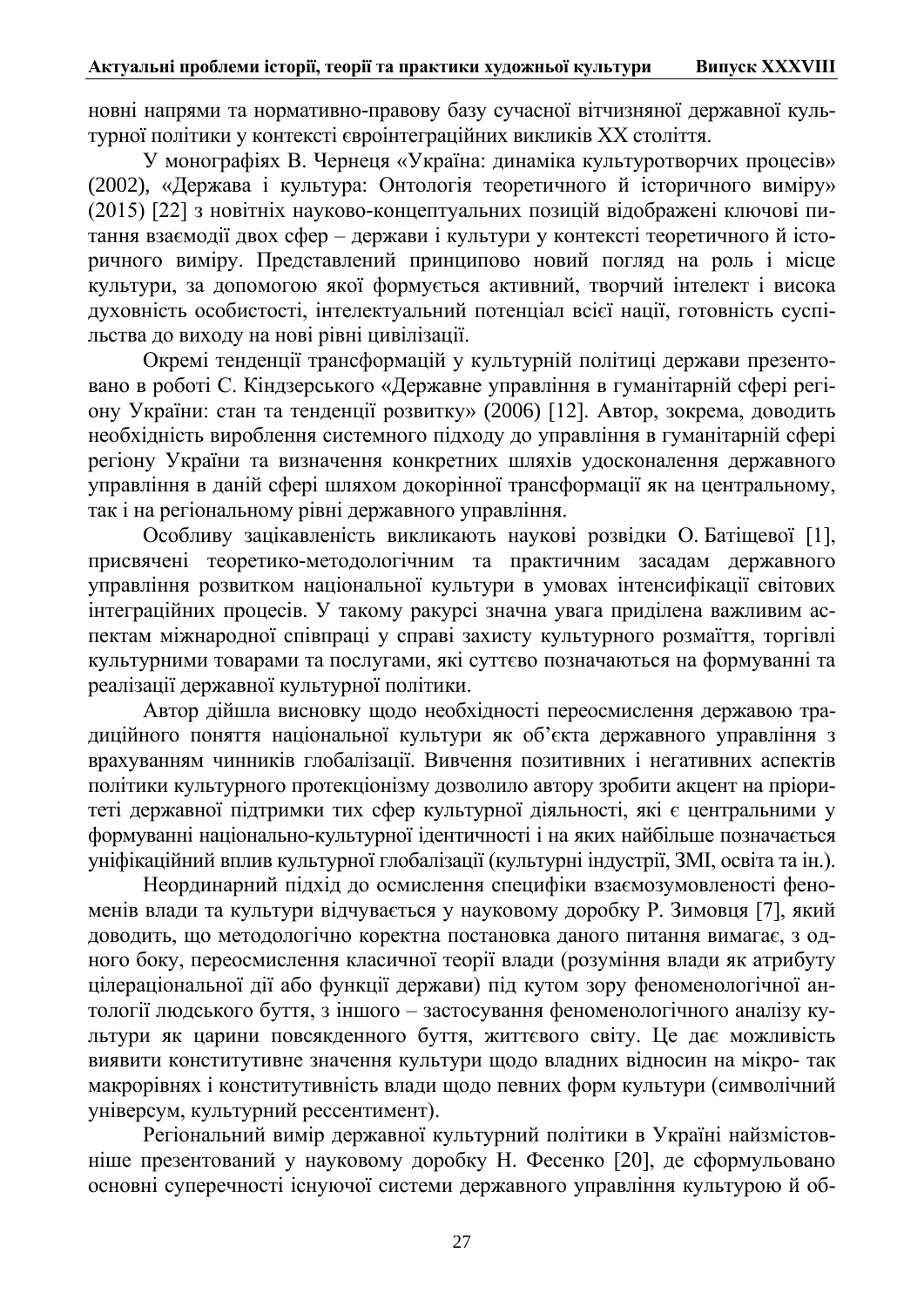грунтовано основні напрями вдосконалення механізмів державного регулювання розвитку культури на регіональному рівні.

Не варто відхрещуватися від зарубіжного досвіду розробки сучасних підходів до аналізу державної культурної політики. Значний інтерес у такому плані представляють публікації Саймона Манді «Культурна політика: короткі настанови» [15], Франсуа Матарассо і Чарльза Лендрі «Як утримати рівновагу? Двадцять одна стратегічна дилема культурної політики» [16], М. Драгічевіч-Шешіч і Б. Стойковича «Культура: менеджмент, анімація, маркетинг» [6] та ін.

Значний інтерес для даного дослідження представляють такі колективні фундаментальні праці, як «Українська культура в європейському контексті» (2007) [18] та «Українці у світовій цивілізації і культурі» (2008) [19], в яких з новітніх науково-концептуальних позицій відображена нова політична і соціокультурна реальність, що активізувала й урізноманітнила шляхи інтеграції України в європейський та світовий соціокультурний простір. Важливо відзначити творчу діяльність вчених Національної академії наук України та Національної академії мистецтв України, результатом якої стала поява багатотомного видання «Історії українського мистептва» (у 5 томах: 2006–2011) [8].

Наукові публікації з дослідження окремих складових національного культурного простору представлені доробками В. Карпова [11], Ж. Денисюк [5], Т. Куцаєвої [14] та ін.

Висновок. Аналіз теоретичної розробленості проблематики державного регулювання національног культурного простору дає підстави стверджувати про достатню наявність в історіографії наукової літератури з заявленої проблематики. Проте слід відзначити, що безпосередньо наукових досліджень, де б розглядалося поняття національног культурного простору вкрай мало, а фундаментальні роботи відсутні, що відкриває можливості для проведення ґрунтовного наукового дослідження.

# $J$ *imepamypa*

1. Батіщева О. Державне управління розвитком національної культури в умовах глобалізації: автореф. дис. на здобуття наук. ступеня канд. наук. з держ. управління: 25.00.01 / О.С. Батіщева; Львівськ. регіон. Ін.-т держ. управління Нац. академії держ. управління при Президентові України. – Л., 2007. – 18 с.

2. Берегова О. Культура та комунікація: дискурси культуротворення в Україні в XXI столітті / О.М. Берегова. – К.: Ін-т культурології АМУ, 2009. – 184 с.

3. Богуцький Ю. Самоорганізація культури: онтологія, динаміка, перспективи: монографія / Ю.П. Богуцький; Ін-т культурології АМУ. – К.: Веселка, 2008. – 199 с.

4. Гриценко О. Культура і влада. Теорія і практика культурної політики в сучасному світі / О.А. Гриценко. – К.: УЦКД, 2000. – 228 с.

5. Денисюк Ж. Масова культура і національно-культурна ідентичність в добу глобалізації. – К.: НАКККІМ, 2016. – 224 с.

6. Драгичевич-Шешич М. Культура: менеджмент, анимация, маркетинг / М. Драгичевич-Шешич, Б.Стойкович; [пер. с серохорв.]; Новосиб. отд-ние Союза театральных деятелей России; при содействии Новосиб. отд-ния Ин-та «Открытое об-во». – Новосибирск: Тигра, 2000. – 227 с.

7. Зимовець Р. Феномен влади в культурі: дис. ... канд. філос. наук: 09.00.04 / Р.В. Зимовець; Ін-т. філософії ім. Г.С. Сковороди НАН України. – К.,2001. – 188 с.

8. Історія українського мистецтва [у 5 т.]. – К., 2006–2011.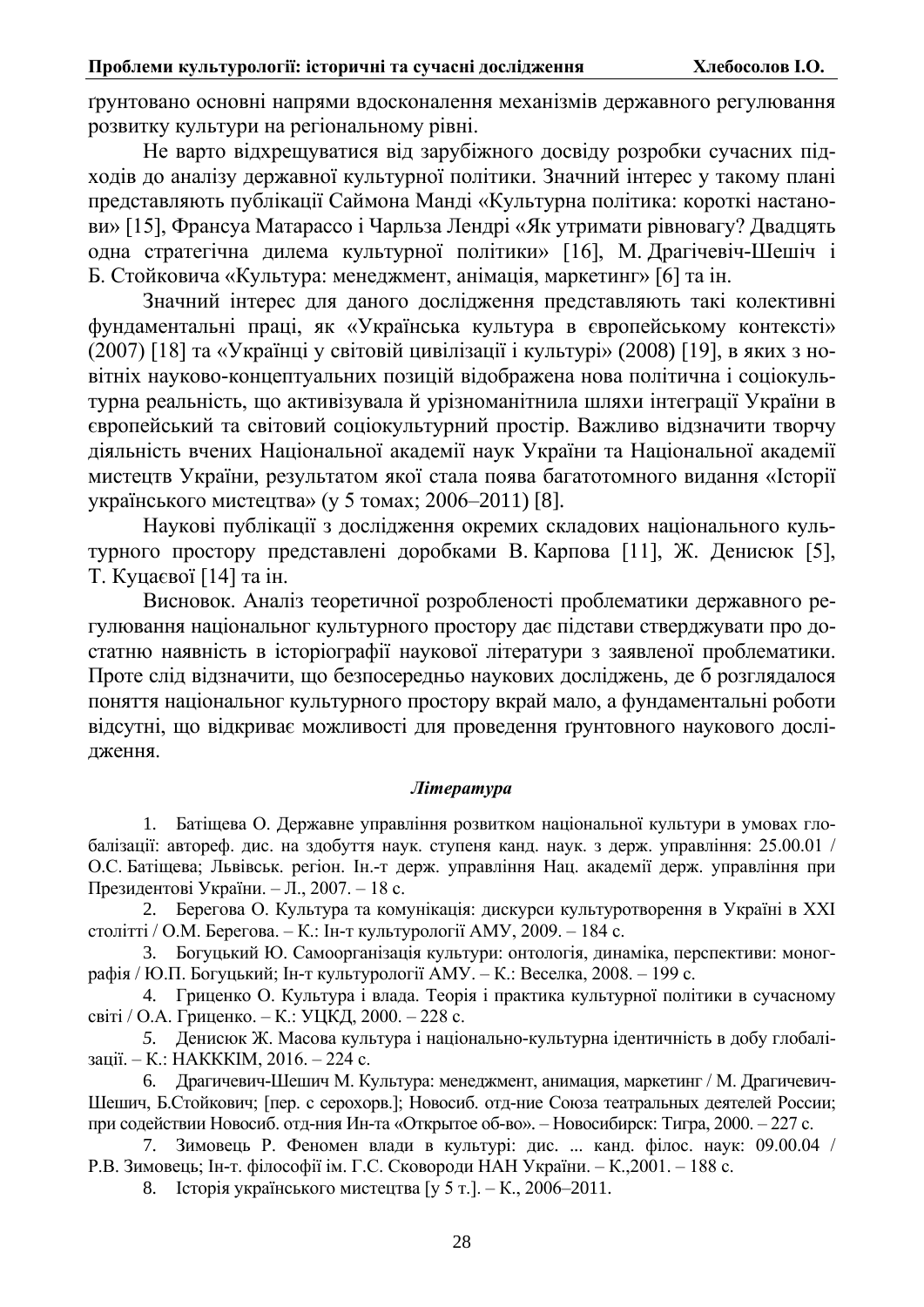#### **Актуальні проблеми історії, теорії та практики хуложньої культури Випуск XXXVIII**

9. Історія української культури [у 5 т.]. – К.: Наук. думка, 1998-2012.

10. Карлова В. Державна політика в сфері культури: сутність та особливості реалізації в сучасних умовах: автореф. лис. ... канд. наук з держ. управління: 25.00.01 / В.В. Карлова: Нац. акад. держ. управління при Президентові України. – К., 2003. – 20 с.

11. Карпов В. Соціологія музейної справи. Теоретико-методологічні засади // Міжнародний вісник: культурологія, філологія, музикознавство. – К.: Міленіум, 2015. – Вип. 1 (4). – С. 32 – 35.; Карпов В. Дослідження місця соціології музейної справи у структурі музеєзнавства. // Зарембівські читання: Матеріали П'ятих Всеукраїнських Зарембівських читань «Українське пам'яткознавство: сучасні проблеми та тенденції», присвячених 100-річчю від дня народження академіка П.Т. Тронька (м. Київ, 15 квітня 2015 р.): Зб. наук. пр.: Титова О.М. (гол. ред.. кол.), Бєсов Л.М., Гріффен Л.О. [та ін.]: Центр пам'яткознавства НАН України і УТОПІК. – К.: Центр пам'яткознавства НАН України і УТОПІК, 2015. – С. 32 – 37.; Соціологія музею: презентація на тлі простору і часу / за заг. ред.. д.і.н., Карпова В.В. – К.: Видавець Олег Філюк, 2016. – 216 с.

12. Кіндзерський С. Державне управління в гуманітарній сфері регіону України: стан та тенденції розвитку: дис. ... канд.. наук з держ. управління: 25.00.02 / С.А. Кіндзерський; Нац. акад. держ. управління при Президентові України. – К., 2006. – 207 с.

13. Копієвська О. Культурна функція держави в контексті національного державотворення: монографія / О.Р. Копієвська. – К.: НАКККІМ, 2010. – 272 с.

14. Куцаєва Т. Українська історіографія соціології музею / Карпов В., Куцаєва Т. // Соціологія музею: презентація на тлі простору і часу / за заг. ред. д.і.н., Карпова В.В. – К.: Видавець Олег Філюк, 2016. – С.18–29.

15. Манди С. Культурная политика: краткое руководство / С. Манди // Культурная политика в Европе: выбор стратегии и ориентиры: сб. мат-лов / сост.: Е.И. Кузьмин, В.Р. Фирсов. – М.: Либерия, 2002. – С.35 – 99.

16. Матарассо Ф. Как удержать равновесие? Двадцать одна стратегическая диллема культурной политики / Ф. Матарассо, Ч. Лендрі // Культурная политика в Европе: выбор стратегии и ориентиры: сб. мат-лов / сост.: Е.И. Кузьмин, В.Р. Фирсов. – М.: Либерия, 2002. – С.123 – 148.

17. Троєльнікова Л. Культурна спадщина України в контексті формування сучасного художньо-освітнього простору / Л.О. Троєльнікова // Вісн. ДАКККІМ: [наук. журн.]. – К.: Міленіум, 2010. – №4. – С.79 – 84.

18. Українська культура в європейському контексті / За ред. Ю.П. Богуцького. – К.: Знання, 2007. – 679 с.

19. Українці у світовій цивілізації і культурі: [колективна українознавча монографія]. – К.: НДГУ, 2008. – 400 с.

20. Фесенко *Н*. Державне регулювання розвитку культури на регіональному рівні: автореф. дис. ... на здобуття наук. ступ. канд. наук з держ. управління: 25.00.01 / Н.С. Фесенко; Харк. регіон. ін.-т. держ. Управління Нац. академії держ. управління при Президентові України. – Харків, 2006. – 20 с.

21. Філіна А. Державна культурна політика: [навч. посіб.] / А.П. Філіна – К.: ДАКК-KIM,  $2008. - 224$  c.

22. Чернець В. Україна: динаміка культуротворчих процесів : [монографія]. – К.: ДАК-ККІМ, 2002. – 175 с.; Чернець В. Держава і культура: Онтологія теоретичного й історичного виміру: [монографія]. – К.: НАКККІМ, 2015. – 552 с.

23. Шейко В. Культура. Цивілізація. Глобалізація (кінець XIX – початок XXI ст.): [монографія]. – Х.: Основа, 2001. – 399 с.; Шейко В. Формування основ культурології в добу цивілізаційної глобалізації (друга половина XIX – початок XXI ст.): [монографія] / В.М. Шейко, Ю.П. Богуцький. – К.: Генеза, 2005. – 592 с.; Шейко В. Культура та цивілізація в історикокультурній думці України в добу глобалізації: [монографія] / В.М. Шейко; М.В. Александрова – К.: Ін-т культурології АМУ, 2009. – 312 с.